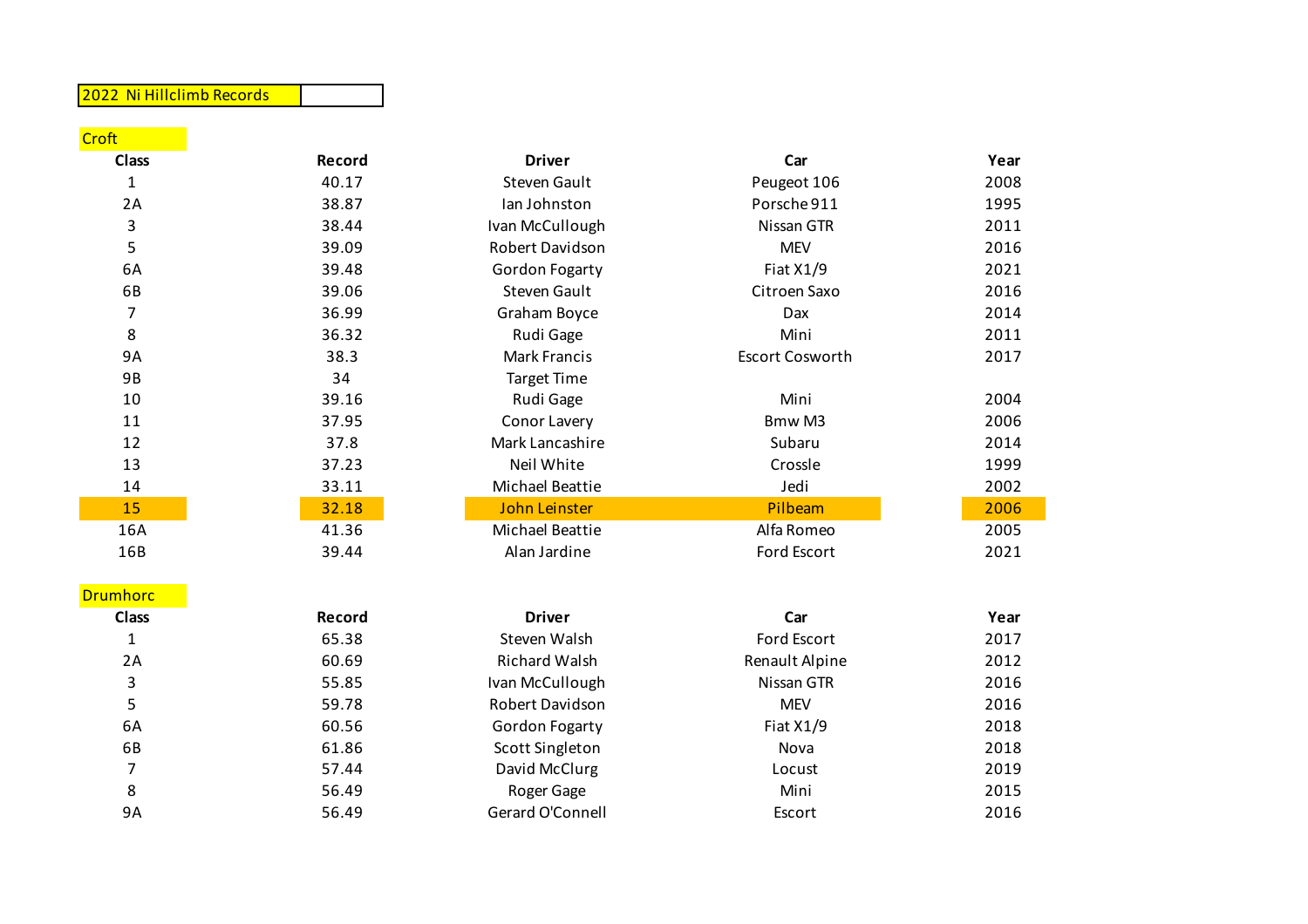| 9B  | 52    | Target time             |                   |      |
|-----|-------|-------------------------|-------------------|------|
| 10  | 58.61 | Alan Cassells           | Peugeot 106 S1600 | 2018 |
| 11  | 57.05 | Wesley Patterson        | Escort            | 2010 |
| 12  | 55.2  | Kenny Mckinstry         | Subaru WRC        | 2017 |
| 13  | 56    | Target time             |                   |      |
| 14  | 54.03 | Robert Mcgimpsey        | <b>RMG</b>        | 2012 |
| 15  | 49.27 | <b>Graham Thompson</b>  | <b>GTR</b>        | 2015 |
| 16A | 64.76 | <b>Gerry Mcgarritty</b> | Mini              | 2016 |
| 16B | 61.78 | Alan Jardine            | Escort            | 2018 |

| Craigantlet        |        |                      |                   |      |
|--------------------|--------|----------------------|-------------------|------|
| <b>Class</b>       | Record | <b>Driver</b>        | Car               | Year |
| $\mathbf{1}$       | 55.25  | <b>Steven Gault</b>  | Peugeot 106       | 2008 |
| 2A                 | 54.55  | Michael McAllister   | Ford Escort       | 2019 |
| 3                  | 50.59  | Ivan McCullough      | Nissan GTR        | 2016 |
| 5                  | 48.88  | David Warburton      | Caterham          | 2013 |
| 6A                 | 54.27  | Gordon Fogarty       | Fiat $X1/9$       | 2021 |
| 6B                 | 51.59  | <b>Steven Gault</b>  | Citroen           | 2017 |
| 7                  | 48.88  | David Hawthorne      | Westfield         | 2021 |
| 8                  | 49.55  | Rudi Gage            | Mini              | 2013 |
| <b>9A</b>          | 48.73  | Seamus Morris        | Darrian           | 2004 |
| 9B                 | 44.48  | Ray Rowan            | Pilbeam MP43      | 2018 |
| 10                 | 52.96  | Alan Cassells        | Peugeot 106 S1600 | 2018 |
| 11                 | 50.91  | <b>Seamus Morris</b> | Darrian           | 2017 |
| 12                 | 47.47  | Allan Mcdonald       | Mini Evo          | 2019 |
| 13                 | 52.48  | John Stewart         | FF                | 2013 |
| 14                 | 45.01  | Darren Gumbley       | Force TA          | 2019 |
| 15                 | 39.12  | David Uren           | Gould             | 2019 |
| 16A                | 57.29  | Colin McDowell       | Mini              | 2021 |
| 16B                | 53.58  | Alan Jardine         | Escort            | 2019 |
|                    |        |                      |                   |      |
| <b>Hill Record</b> | 39.12  | <b>Scott Moran</b>   | Gould             | 2016 |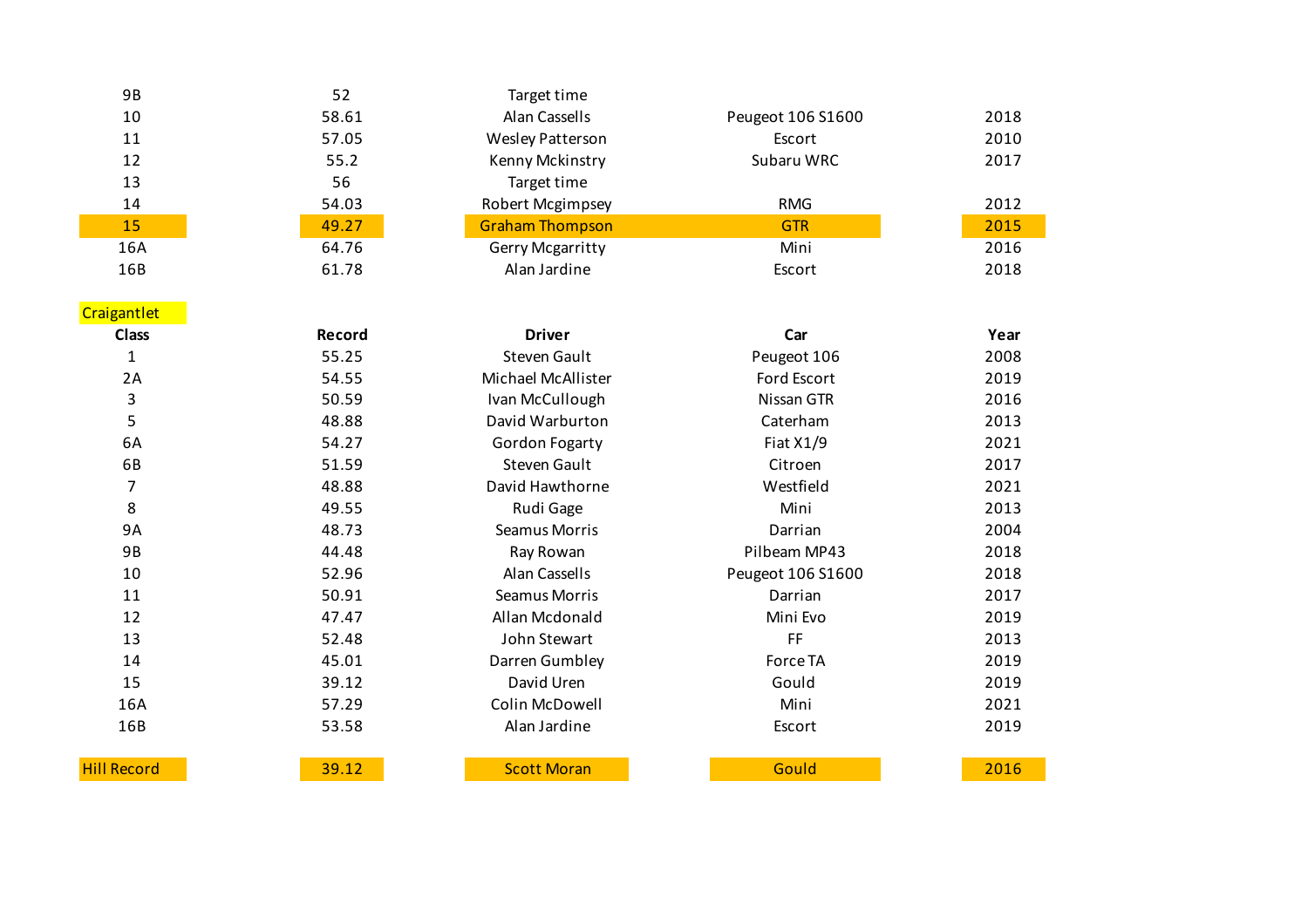| Spamount     |        |                         |               |      |
|--------------|--------|-------------------------|---------------|------|
| <b>Class</b> | Record | <b>Driver</b>           | Car           | Year |
| 1            | 51.01  | Nial Mcgrath            | Honda Civic   | 2012 |
| 2A           | 45.52  | Andrew Robb             | <b>BMW M3</b> | 2019 |
| 3            | 42.99  | Ivan Mccullough         | Nissan GTR    | 2016 |
| 5            | 46.54  | Godfrey Mccartney       | Lotus         | 2018 |
| 6A           | 45.51  | Andrew Bustard          | Escort        | 2014 |
| 6B           | 46.53  | Glen Irwin              | Corsa         | 2016 |
| 7            | 45.86  | Paul Hamill             | <b>Tiger</b>  | 2016 |
| 8            | 43     | <b>Target Time</b>      |               |      |
| <b>9A</b>    | 43.59  | Gerard O'Connell        | Escort        | 2016 |
| <b>9B</b>    | 39.33  | <b>Gerard O'Connell</b> | Radical       | 2019 |
| 10           | 44.67  | Alan Smyth              | Suzuki Swift  | 2016 |
| 11           | 43.54  | <b>Seamus Morris</b>    | Darrian       | 2018 |
| 12           | 41.81  | Ivan Mccullough         | Nissan GTR    | 2018 |
| 13           | 44     | <b>Target Time</b>      |               |      |
| 14           | 41.9   | John Donnelly           | Reynard       | 2018 |
| 15           | 39.6   | Graham Thompson         | <b>GTR</b>    | 2019 |
| 16A          | 48.64  | Gerry Mcgarritty        | Mini          | 2019 |
| 16B          | 46.64  | Alan Jardine            | Escort        | 2018 |
| Cairncastle  |        |                         |               |      |
| <b>Class</b> | Record | <b>Driver</b>           | Car           | Year |
| $\mathbf{1}$ | 84.35  | <b>Steven Gault</b>     | Peugeot 106   | 2009 |
| 2A           | 82.52  | Andrew Robb             | Bmw M3        | 2019 |
| 3            | 79.56  | Ivan McCullough         | Nissan GTR    | 2015 |
| 5            | 76.08  | Les Mutch               | Dax V8        | 2010 |
| 6A           | 83.42  | Jonathan Strain         | 205           | 2021 |
| 6B           | 82.14  | Dara Fay                | Suzuki Swift  | 2021 |
| 7            | 76.82  | David Hawthorne         | Westfield     | 2021 |
| 8            | 73.03  | Roger Gage              | Mini          | 2019 |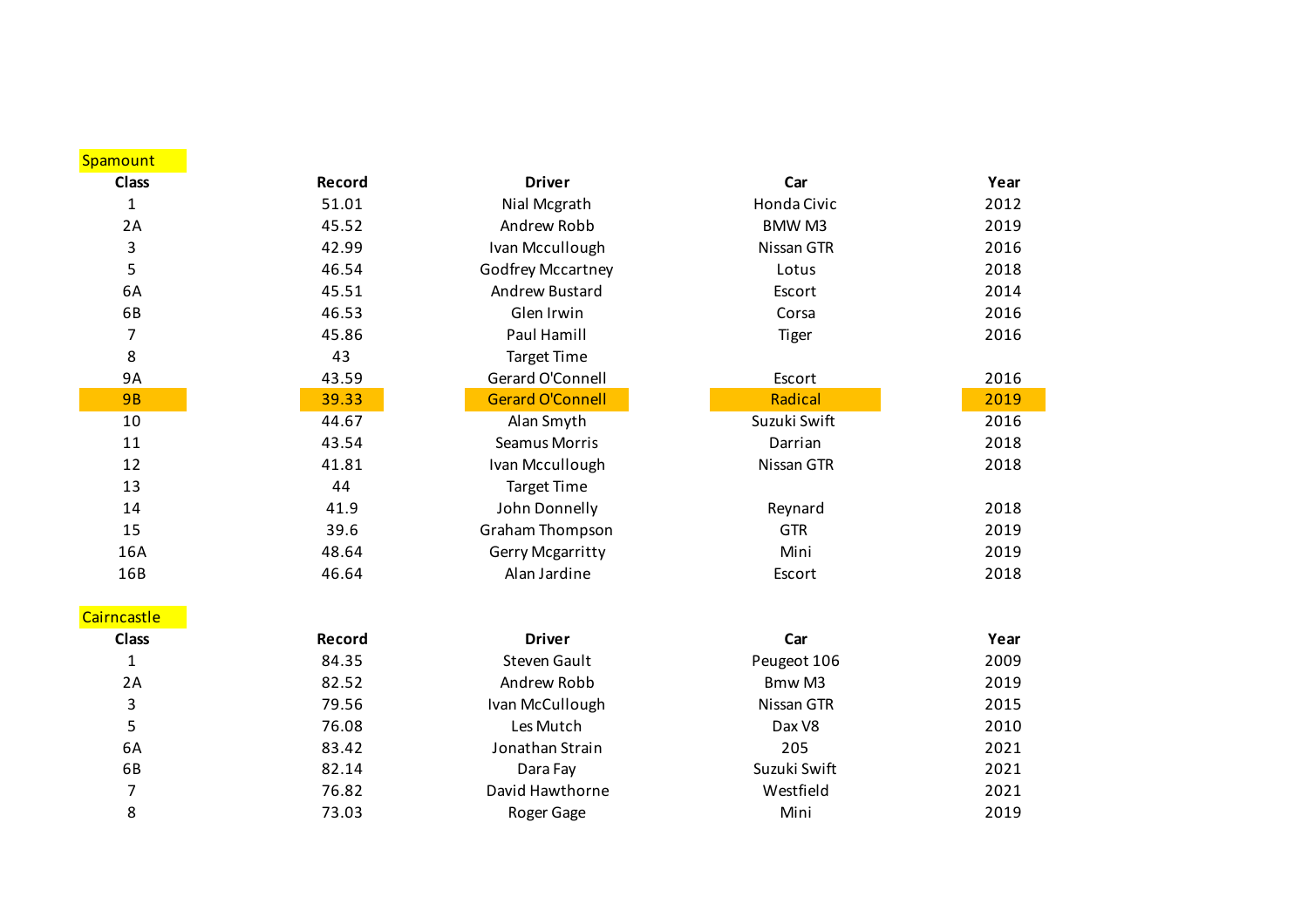| 9A                  | 75.35  | Seamus Morris          | Darrian           | 2009 |
|---------------------|--------|------------------------|-------------------|------|
| <b>9B</b>           | 70.02  | Gerard O'Connell       | Radical           | 2019 |
| 10                  | 81.25  | Robert Gage            | Nova              | 2010 |
| 11                  | 78.52  | Daniel Campbell        | Toyota Starlet    | 2019 |
| 12                  | 76.64  | Ivan McCullough        | Nissan GTR        | 2019 |
| 13                  | 79.4   | Peter Morgan           | Crossle           | 2006 |
| 14                  | 69.89  | <b>Ryan McGimpsey</b>  | Jedi              | 2021 |
| 15                  | 65.41  | <b>Graham Thompson</b> | <b>GTR</b>        | 2017 |
| 16A                 | 88.17  | Michael Beattie        | Alfa Romeo        | 2005 |
| 16B                 | 84.66  | Stephen Nevin          | Ford Escort       | 2021 |
|                     |        |                        |                   |      |
| <b>Garron Point</b> |        |                        |                   |      |
| <b>Class</b>        | Record | <b>Driver</b>          | Car               | Year |
| $\mathbf{1}$        | 46.1   | Robert Gage            | Nova              | 2001 |
| 2A                  | 44.42  | Andrew Robb            | <b>BMWM3</b>      | 2019 |
| 3                   | 42.62  | Ivan McCullough        | Nissan GTR        | 2016 |
| 5                   | 44.01  | Andy Hawthorne         | Westfield         | 2021 |
| 6A                  | 44.15  | David McClurg          | Fiesta            | 2015 |
| 6B                  | 44.03  | Dara Fay               | Swift             | 2021 |
| 7                   | 40.7   | Jack Boal              | <b>GTR</b>        | 2021 |
| 8                   | 39.61  | Roger Gage             | Mini              | 2017 |
| <b>9A</b>           | 40.09  | Daniel Campbell        | Starlet           | 2021 |
| <b>9B</b>           | 36.89  | Gerard O'Connell       | Radical           | 2018 |
| 10                  | 43.66  | Alan Cassells          | Peugeot 106 S1600 | 2018 |
| 11                  | 41.45  | Conor lavery           | Bmw M3            | 2014 |
| 12                  | 40.72  | Ivan McCullough        | Nissan GTR        | 2018 |
| 13                  | 44.36  | Michael O'Hara         | Mondiale          | 1993 |
| 14                  | 37.73  | Michael Beattie        | Jedi              | 2002 |
| 15                  | 35.37  | <b>Graham Thompson</b> | <b>GTR</b>        | 2021 |
| 16A                 | 47.39  | Gerry McGarrity        | Mini              | 2021 |
| 16B                 | 45.03  | Alan Jardine           | Escort            | 2019 |
|                     |        |                        |                   |      |
| <b>Eagles Rock</b>  |        |                        |                   |      |
| <b>Class</b>        | Record | <b>Driver</b>          | Car               | Year |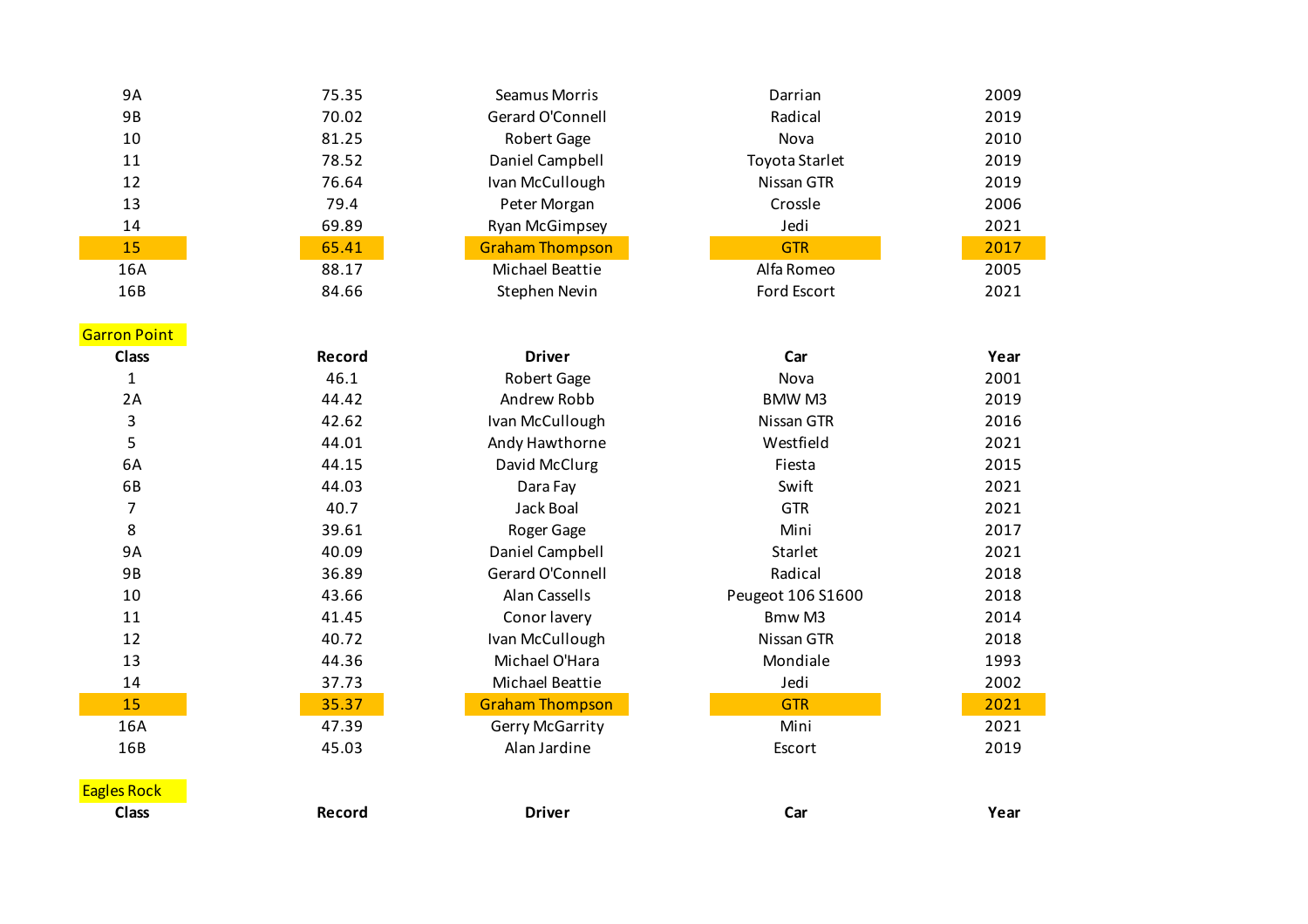| $\mathbf{1}$    | 76.64  | <b>Steven Gault</b>    | Peugeot 106       | 2008 |
|-----------------|--------|------------------------|-------------------|------|
| 2A              | 76.47  | Andrew Robb            | <b>BMWM3</b>      | 2019 |
| 3               | 70.7   | Paul Montgomery        | Subaru            | 2019 |
| 5               | 76.86  | <b>Richard Munnis</b>  | Westfield         | 2019 |
| 6A              | 77.53  | Gordon Fogarty         | Fiat X1/9         | 2019 |
| 6B              | 73.88  | <b>Steven Gault</b>    | Saxo              | 2016 |
| $\overline{7}$  | 70.82  | David Hawthorne        | Westfield         | 2019 |
| 8               | 68.17  | Roger Gage             | Mini              | 2019 |
| <b>9A</b>       | 71.91  | Neil Dugan             | 205               | 2013 |
| 9B              | 63.68  | Gerard O'Connell       | Radical           | 2019 |
| 10              | 74.57  | Alan Cassells          | Peugeot 106 S1600 | 2016 |
| 11              | 70.68  | Seamus Morris          | Darrian           | 2016 |
| 12              | 69.4   | Ian Lancashire         | Subaru            | 2016 |
| 13              | 73.05  | Tim Woodside           | Crossle           | 1997 |
| 14              | 62.84  | <b>Michael Beattie</b> | Jedi              | 2002 |
| 15              | 61.16  | <b>Robert Morgan</b>   | Pilbeam           | 2002 |
| 16A             | 80.33  | Gordon Buckley         | Escort            | 2014 |
| 16B             | 75.03  | Alan Jardine           | Ford Escort       | 2019 |
| <b>Knockagh</b> |        |                        |                   |      |
| <b>Class</b>    | Record | <b>Driver</b>          | Car               | Year |
| $\mathbf{1}$    | 58.19  | Keith Scott            | Peugeot 106       | 2016 |
| 2A              | 51.34  | Michael McAllister     | Escort            | 2018 |
| 3               | 49.05  | Paul Montgomery        | Subaru            | 2018 |
| 5               | 50.77  | <b>Richard Munnis</b>  | Westfield         | 2019 |
| 6A              | 52.68  | Gordon Fogarty         | Fiat X1/9         | 2018 |
| 6B              | 55.98  | Alan Roddy             | Saxo              | 2016 |
| $\overline{7}$  | 51.21  | Paul Hamill            | Locust            | 2016 |
| 8               | 47.85  | Roger Gage             | Mini              | 2016 |
| <b>9A</b>       | 48.12  | Gerard O'Connell       | Escort            | 2016 |
| 9B              | 44.64  | Gerard O'Connell       | Radical           | 2018 |
| 10              | 50     | Alan Cassells          | Peugeot 106 S1600 | 2018 |
| 11              | 50.54  | Conor Lavery           | Bmw M3            | 2016 |
| 12              | 48.96  | Gerry McGarritty       | Evo               | 2016 |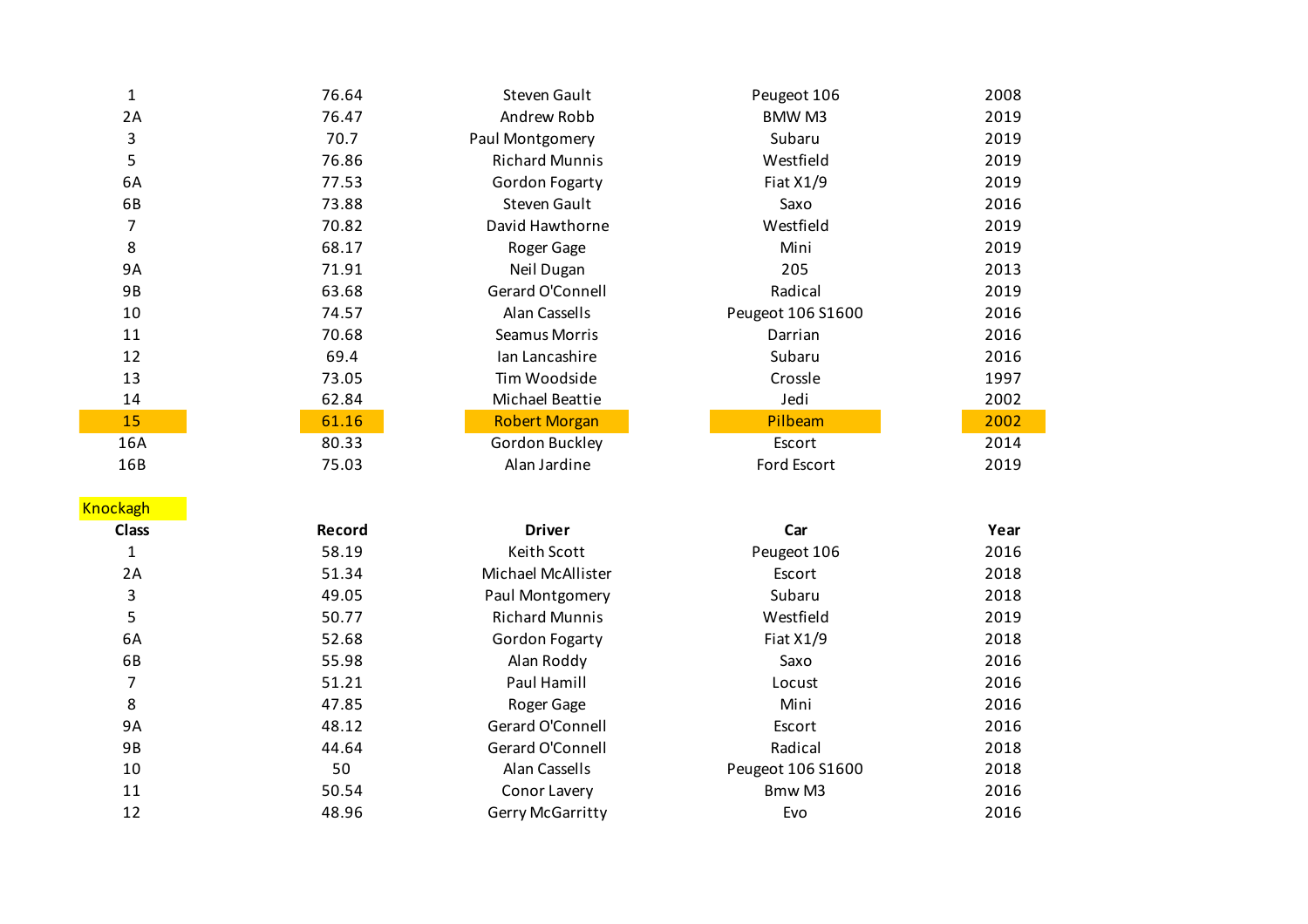| 13  | 48    | Target Time                |            |      |
|-----|-------|----------------------------|------------|------|
| 14  | 46.06 | John Donnelly              | Reynard    | 2016 |
| 15  | 43.87 | <b>Christopher Houston</b> | <b>OMS</b> | 2018 |
| 16A | 58.66 | Tony McLaughlan            | Escort     | 2016 |
| 16B | 51.4  | Alan Jardine               | Escort     | 2018 |